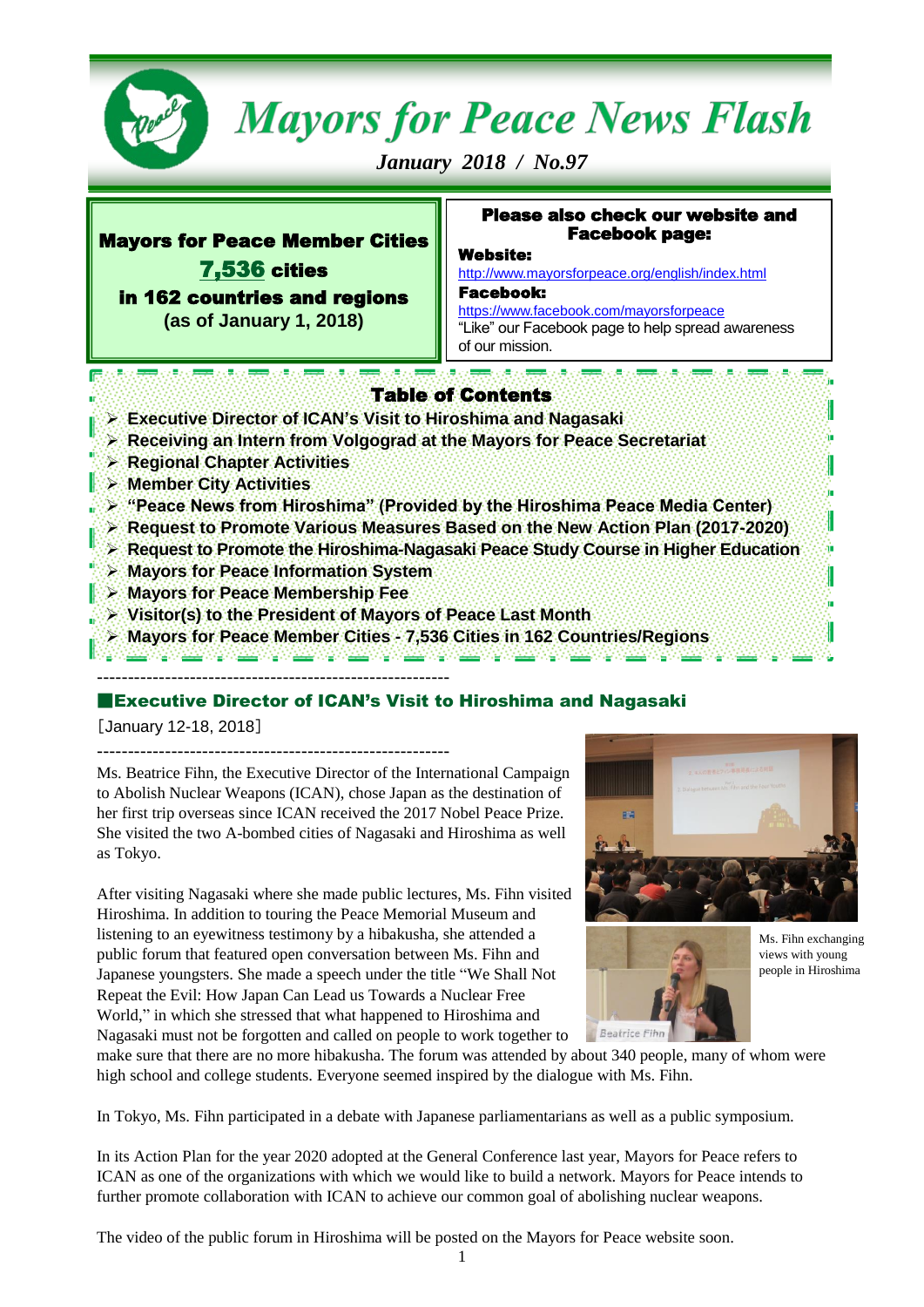### ---------------------------------------------------------

### ■Receiving an Intern from Volgograd at the Mayors for Peace Secretariat [December 4- 20, 2017]

Mayors for Peace has conducted an internship program since 2014, inviting staff from member cities to the Mayors for Peace Secretariat in Hiroshima City and having them engage in peace- and Secretariat-related work. This program was established with the aim of improving the international functions of the Secretariat. It is hoped that the experience of learning about the realities of the atomic bombing in Hiroshima and sharing in the city's wish for peace will help interns identify more personally with the organization, inspiring them to contribute to its development and to peace activities in their home countries, and ultimately strengthening the network among member cities.

Ms. Elena Samigulina, from Volgograd, Russia, a Vice President and Lead City of Mayors for Peace, worked as an intern at the Mayors for Peace Secretariat from December 4 to 20. The Secretariat will have hosted two more interns from Tehran (Iran) and Granollers (Spain) by the end of March 2018.

▼Posts on the Mayors for Peace Facebook page about Ms. Samigulina's internship in Hiroshima: <https://www.facebook.com/mayorsforpeace/posts/1828753994051992> <https://www.facebook.com/mayorsforpeace/posts/1831660620427996> <https://www.facebook.com/mayorsforpeace/posts/1832159043711487> https://www.facebook.com/mayorsforpeace/posts/1835057120088346

### ---------------------------------------------------------

### ■Regional Chapter Activities

---------------------------------------------------------

### **< German Chapter >**

### **\* Signing the Mutlangen Manifesto**

To mark the 30th anniversary of the INF-Treaty, a success of the peace movement, and to recall the danger this disarmament treaty is in, member mayors of the German Chapter of Mayors for Peace and representatives of the peace movement signed the Mutlangen Manifesto on December 5 2017. Mutlangen is a former deployment site of nuclear Pershing II missiles. The Mutlangen Manifesto states that disarmament treaties create security and demands to maintain the INF-Treaty and to sign and ratify the Treaty on the Prohibition of Nuclear Weapons.

There are 37 signatories so far, including mayors, district counsellors, a pastor, and peace group representatives. The signers are looking for support from other former deployment sites and will present the Manifesto at the NPT-PrepCom in Geneva this year and in Büchel, the last nuclear deployment site in Germany.

▼The Mutlangen Manifesto on the Mayors for Peace website: [http://www.mayorsforpeace.org/english/whatsnew/activity/data/2018/Mutlangen\\_Manifesto\\_2017\\_en.pdf](http://www.mayorsforpeace.org/english/whatsnew/activity/data/2018/Mutlangen_Manifesto_2017_en.pdf) ▼Full report and a photo on the Mayors for Peace website: [http://www.mayorsforpeace.org/english/whatsnew/activity/180125\\_Mutlangen\\_Manifesto.html](http://www.mayorsforpeace.org/english/whatsnew/activity/180125_Mutlangen_Manifesto.html)

### ■Member City Activities

---------------------------------------------------------

---------------------------------------------------------

**< Devonport, Tasmania, Australia >**

### **\*Public appeal for the donation of winter coats for the homeless & needy - "Coat Day"**

Coat Day is an initiative led by the not for profit, community based youth committee called "Enormity", which was founded on the North-West Coast of Tasmania in 1996. This annual appeal collects and distributes donated coats and winter woolens for the homeless and needy. Mayor Steve Martin of Devonport is the founder and mentor of "Enormity" and the Devonport City Council has been a supporter of the "Coat Day" initiative since 2010.

Saturday July  $7<sup>th</sup>$  2018 marks the twentieth anniversary of "Coat Day" and the group is hoping that this will be the year that they reach their target of collecting 100,000 coats. Only 800 more coats are needed for this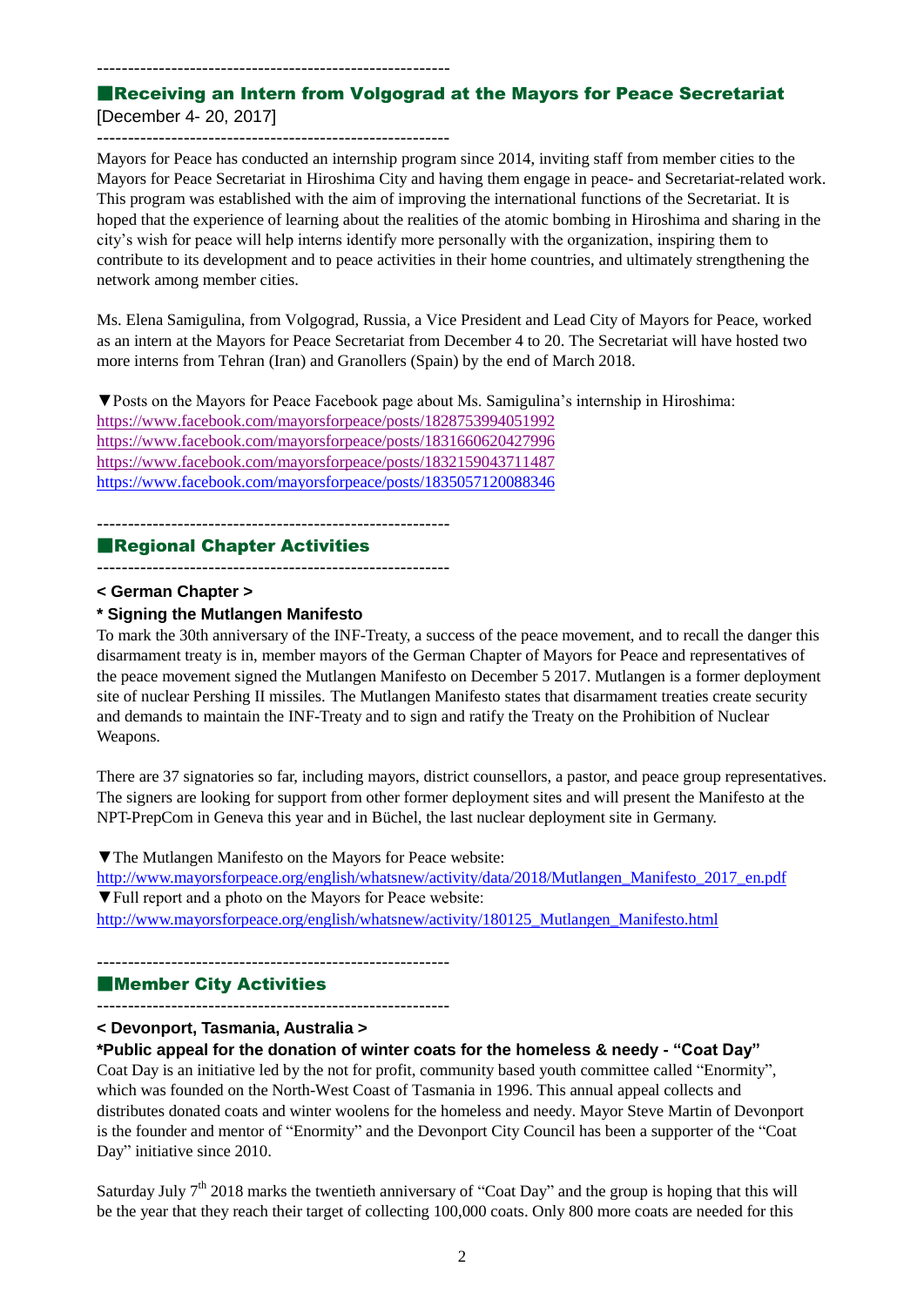goal to be achieved. The City of Devonport is requesting that members of Mayors for Peace support this initiative, either by promoting this cause, or donating to it.

▼Letter of request from members of "Enormity" on the Mayors for Peace website: [http://www.mayorsforpeace.org/english/whatsnew/activity/data/2018/Coat\\_Day\\_Devonport.pdf](http://www.mayorsforpeace.org/english/whatsnew/activity/data/2018/Coat_Day_Devonport.pdf) ▼The website of "Enormity": <https://www.stevemartin.com.au/enormity/>

### **< Hannover, Germany >**

### **\*Invitation to participate in an international traveling art project "50 Cities - 50 Traces": One World without nuclear weapons**

This year marks 50 years that the Treaty on the Non-Proliferation of Nuclear Weapons was opened for signature. To commemorate this anniversary and increase momentum for a ban on nuclear weapons around the world, the City of Hannover, a Mayors for Peace Vice President City and the Lead City of the German Chapter, invites member cities of Mayors for Peace to host an international traveling art project titled "50 Cities - 50 Traces." The artwork is comprised of 50 photographic panels of "traces" of human presence found in different Mayors for Peace cities. It will travel around the world until 2020.

▼For more information about the project: [www.50cities-50traces.org](http://www.50cities-50traces.org/) ▼Please contact the City of Hannover to learn more about this project: Email: [mayorsforpeace@hannover-stadt.de](mailto:mayorsforpeace@hannover-stadt.de)

---------------------------------------------------------

### ■"Peace News from Hiroshima" (Provided by the Hiroshima Peace Media Center) ---------------------------------------------------------

As the new year begins, a spotlight has fallen on a particular photo. The photo was taken by Joe O'Donnell, a U.S. serviceman, shortly after the atomic bomb was dropped on the city of Nagasaki. Titled "Boy standing at a cremation site," this image of the Nagasaki A-bombing is well known in Japan. With his dead brother on his back, the boy stands at attention, biting his lips while waiting for his brother's body to be cremated. Pope Francis has recently instructed that copies of this photo be distributed around the world.

Reportedly, the Pope, an influential figure on the international stage, holds a strong desire for the abolition of nuclear weapons and has expressed explicit criticism of the nuclear weapon states. In fact, the Vatican has been one of the first nations to ratify the Treaty on the Prohibition of Nuclear Weapons. The Pope's message can be interpreted: Now is the time for us to return to the starting point of this problem and turn our eyes to the tremendous tragedy that nuclear weapons and war can produce.

2018 will surely be an important year for the effectuation of the nuclear weapons ban treaty. "Let this be the beginning of the end of nuclear weapons," said A-bomb survivor Setsuko Thurlow at the award ceremony for the Nobel Peace Prize held last December. We must once again take these words to heart. For the treaty to enter into force, at least 50 nations must ratify it. Mayors for Peace, with its global network, will certainly play a key role in encouraging countries to ratify the treaty in the quest to attain this number. In Japan, the only country where nuclear weapons have been used in war, nearly all municipalities are members of this organization.

As the Pope encourages, we must remember the horrors of the atomic bombings of Hiroshima and Nagasaki and take action to advance the abolition of nuclear weapons.

Visit the following links for articles from the Hiroshima Peace Media Center.

- Mayors for Peace urges last 25 non-member in Japan

<http://www.hiroshimapeacemedia.jp/?p=80175>

- Hiroshima Peace Media Center marks 10th anniversary

<http://www.hiroshimapeacemedia.jp/?p=80289>

Reopening of Peace Memorial Museum's main building delayed

<http://www.hiroshimapeacemedia.jp/?p=80189>

- Editorial Nobel Peace Prize ceremony

<http://www.hiroshimapeacemedia.jp/?p=79625>

Special exhibition at Nobel Peace Center <http://www.hiroshimapeacemedia.jp/?p=79513>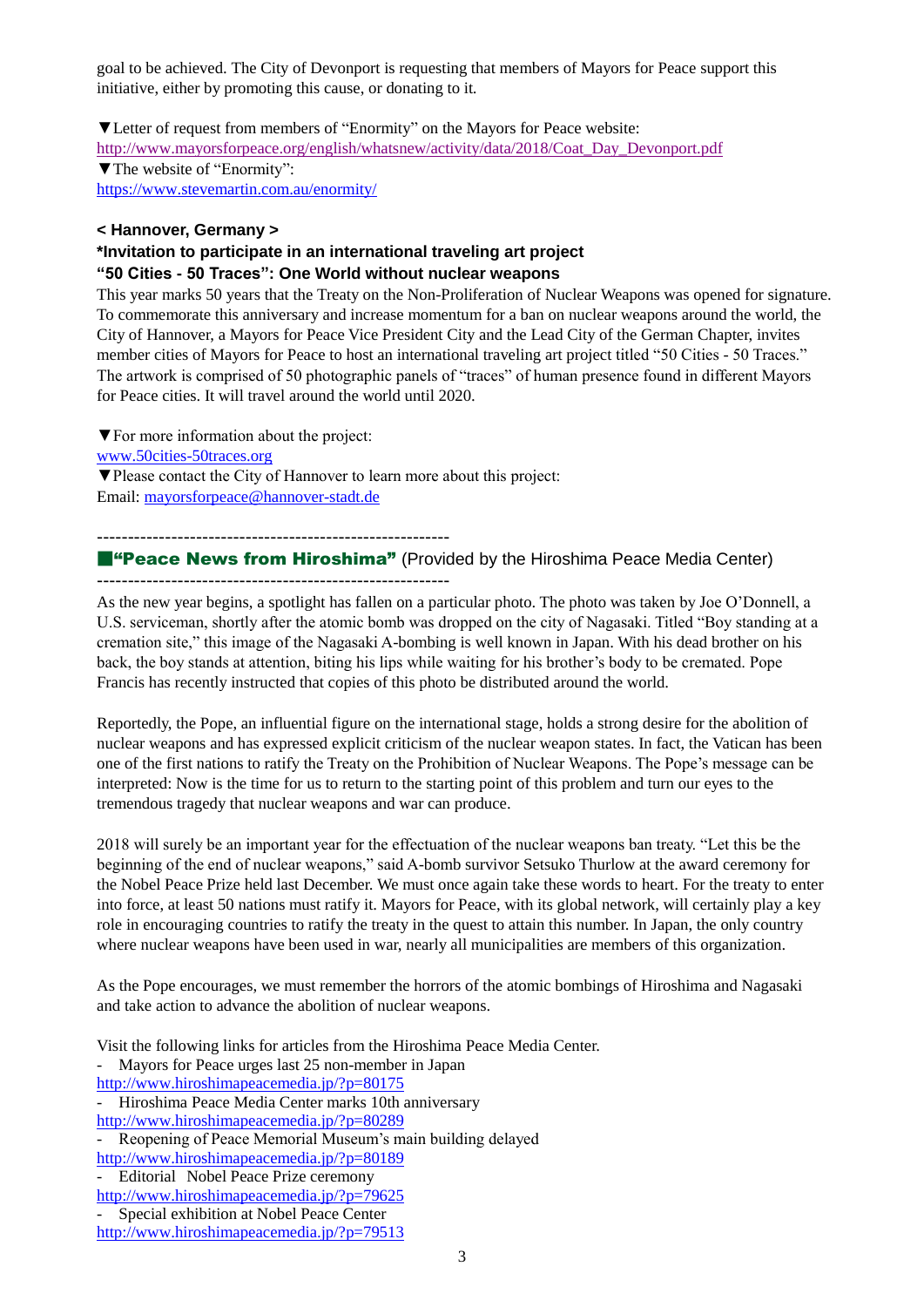### --------------------------------------------------------- ■Request to Promote Various Measures Based on the New Action Plan (2017-2020)

--------------------------------------------------------- At the 9th General Conference of Mayors for Peace held in Nagasaki August 2017, we decided our Action Plan for up to the year 2020, aiming for lasting world peace. Together, we hope to make significant strides toward realizing this goal. Please promote all appropriate measures based on the Action Plan within your own municipality or regional group.

▼Mayors for Peace Action Plan (2017-2020): [http://www.mayorsforpeace.org/english/report/meeting/data/9th\\_meeting/Action\\_Plan\\_2017-2020\\_E.pdf](http://www.mayorsforpeace.org/english/report/meeting/data/9th_meeting/Action_Plan_2017-2020_E.pdf)

For example, you can promote the following measures:



### --------------------------------------------------------- ■Request to Promote the Hiroshima-Nagasaki Peace Study Course in Higher Education

Mayors for Peace is seeking to increase the number of colleges and universities providing the Hiroshima-Nagasaki Peace Study Course, a program for higher education designed to analyze, systematize, and convey the reality of the atomic bombings and messages of hibakusha to younger generations.

Currently, Hiroshima-Nagasaki Peace Study Courses have been established at 71 universities (50 in Japan, 21 overseas).

Please urge colleges and universities of your municipality to establish the Hiroshima-Nagasaki Peace Study Course. Whether newly established or previously existing, courses that fulfill the necessary criteria can be recognized as Hiroshima-Nagasaki Peace Study Courses.

▼More information about the Course on the Mayors for Peace website: http://www.mayorsforpeace.org/english/hnpc/hnpc\_top.htm

------------------------------------------------------- ■Mayors for Peace Information System --------------------------------------------------------

An online information system for Mayors for Peace has been launched in order to facilitate information sharing among member cities. This system enables searches for member cities' information, the renewal of records by each member as well as payment of membership fees by credit card without any transfer charges. We hope that each member city will utilize this system for their activities related to Mayors for Peace.

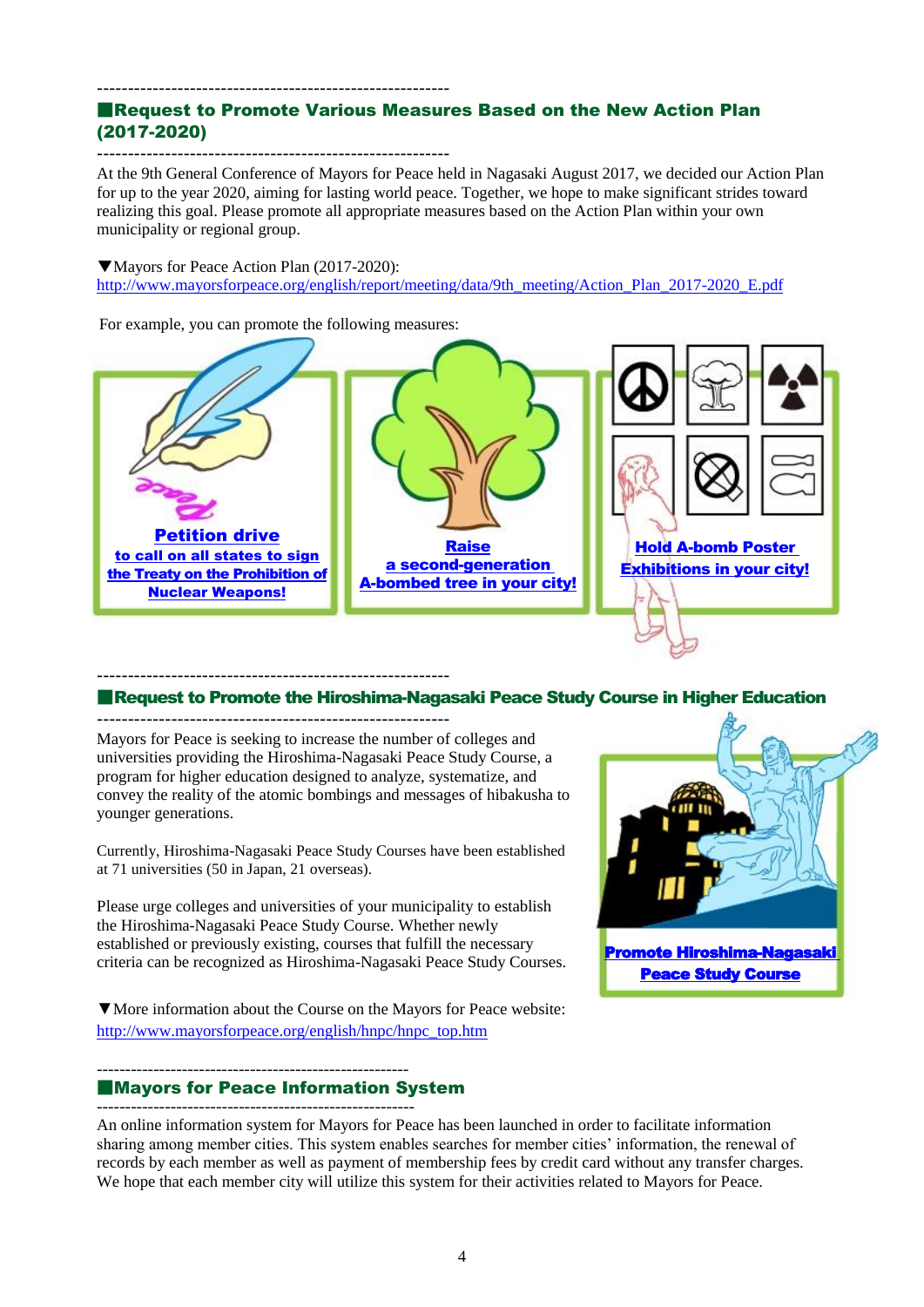Please check your city's information on the system, such as the name and contact information of the mayor, contact person, etc. If this information needs revision, we ask that you log into the system and make corrections. We would greatly appreciate each city keeping its own information up-to-date.

If you have lost or forgotten your login information, please contact the administrator at the following email address.

▼Mayors for Peace Information System: <https://www.mfpinfosys.org/> ▼Mayors for Peace Information System Operating Manual: [https://www.mfpinfosys.org/manual/secure/pdfs/lec7/lm/07manu\\_pdf\\_en.pdf](https://www.mfpinfosys.org/manual/secure/pdfs/lec7/lm/07manu_pdf_en.pdf) ▼Please email us at the following address if you have any inquiries about the Mayors for Peace Information System: [mfpsystem@pcf.city.hiroshima.jp](mailto:mfpsystem@pcf.city.hiroshima.jp)

---------------------------------------------------------

### ■Mayors for Peace Membership Fee

---------------------------------------------------------

Since 2015, Mayors for Peace has instituted an annual membership fee. We ask each member city to pay a Fee of 2,000 Japanese yen per city every year (about USD 19/ EUR 15 as of January 22). We would like to thank everyone for their 2017 membership fee contributions. The funds raised by this fee will be utilized as a resource for the projects listed on the Mayors for Peace Action Plan.

The request for the payment of 2018 membership fee will be sent in April. We deeply appreciate your annual cooperation.

▼Request for the 2017 [Mayors for Peace Membership Fee](http://www.mayorsforpeace.org/english/outlines/membership_fee.html) (Mayors for Peace website): [http://www.mayorsforpeace.org/english/outlines/membership\\_fee.html](http://www.mayorsforpeace.org/english/outlines/membership_fee.html)

---------------------------------------------------------

### ■Visitor(s) to the President of Mayors for Peace Last Month

---------------------------------------------------------

President Kazumi Matsui welcomed the following visitors last month and asked them to support the activities of Mayors for Peace and cooperate towards membership expansion.

\*December 4 - H. E. Thulani Dlomo, Ambassador of the Republic of South Africa to Japan

\*December 13 - H. E. Lui Tuck Yew, Ambassador of the Republic of Singapore to Japan

---------------------------------------------------------

### ■Mayors for Peace Member Cities - 7,536 Cities in 162 Countries/Regions

---------------------------------------------------------

Thanks to your invaluable support, on January 1, we added 22 new member cities, bringing the total membership to 7,536.

From Germany, we welcomed seven cities thanks to the continued efforts of Hannover, a Vice President and Lead City of the German Chapter of Mayors for Peace. From Australia, we welcomed Ballina Shire as a new member. In December 2016, a staff member of Hiroshima Peace Culture Foundation and a delegation from Hiroshima Japan-Australia Society visited Mayor David Wright of Ballina Shire Council and asked him to consider joining Mayors for Peace.

From the US, we also welcomed the City of Ithaca (NY). In September 2017, Mr. Toyokazu Ihara, a Nagasaki atomic bombing survivor, delivered a speech at Cornell University in Ithaca. Taking this opportunity, he handed over a letter of friendship from Mayor Taue of Nagasaki City, which included the request to join Mayors for Peace. With the assistance of Professor Hirokazu Miyazaki at Cornell University, Ithaca city joined Mayors for Peace.

We also welcomed eight cities from Japan, two cities from Ethiopia, and one city each from France, Ghana, and Kyrgyzstan this month.

We encourage further initiatives to promote membership and can provide support from Hiroshima as needed. Please invite mayors who are not yet members to join Mayors for Peace.

▼List of New Members (PDF):